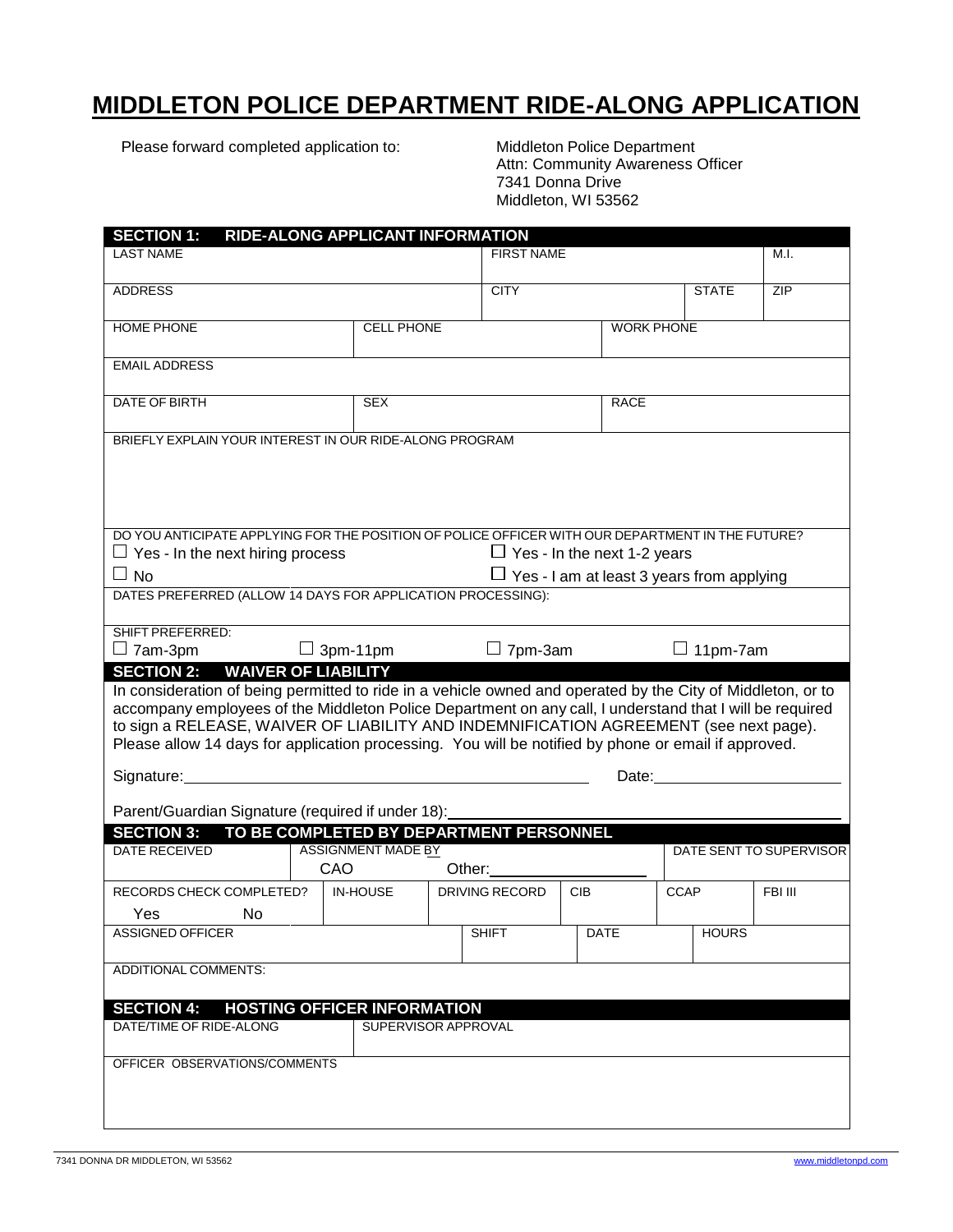#### **PLEASE READ CAREFULLY BEFORE MAKING A DECISION WHETHER TO SIGN.**

City of Middleton Police Department law enforcement activities may involve exposure to dangerous individuals, traumatic or volatile situations, and/or dangerous weapons. As part of this ride-along opportunity, I understand that I am subjecting myself to certain risks, including damage to personal property, serious bodily injury and even death; that these and other risks may be caused by the actions or inactions of myself, the conditions existing at the time, the negligence of the City of Middleton, its employees, officers, officials, and/or agents, and a variety of circumstances including, but not limited to, the use of weapons, unlawful acts, forcible resistance by law violators or suspected law violators, assault, riot, breach of peace, fire, and any other police-connected risk. In addition to the physical and emotional dangers, there exists the possibility of exposure to illnesses, including but not limited to potentially fatal blood borne pathogens such as HBV or HIV. I fully understand the risks. I also understand that I am solely and fully responsible for my actions.

I understand that my involvement in this activity is entirely voluntary and I freely choose to participate. I agree to conduct myself in a safe and appropriate manner at all times. I acknowledge that the City of Middleton does not provide any kind of medical coverage for me, should I be injured as a result of participation in this ridealong opportunity.

#### **RELEASE, WAIVER OF LIABILITY AND INDEMNIFICATION**

IN CONSIDERATION OF THE OPPORTUNITY TO BE PERMITTED TO RIDE-ALONG IN A VEHICLE OWNED AND OPERATED BY THE CITY OF MIDDLETON DURING USE IN ACTIVE DUTY POLICE WORK, I HEREBY WAIVE AND RELEASE THE CITY OF MIDDLETON, ITS EMPLOYEES, OFFICERS, OFFICIALS, AND AGENTS FROM ANY AND ALL LIABILITY, CLAIMS, DEMANDS, LOSSES OR DAMAGES RESULTING TO MYSELF AS A CONSEQUENCE OF MY PARTICIPATION IN ANY RIDE- ALONG INCLUDING NEGLIGENT ACTIONS BY CITY OF MIDDLETON EMPLOYEES, BUT NOT INCLUDING ACTIONS BY MIDDLETON EMPLOYEES INTENDED TO CAUSE ME HARM. IN FURTHER CONSIDERATION OF THE OPPORTUNITY TO PARTICIPATE IN ANY RIDE-ALONG, I AGREE TO HOLD HARMLESS, INDEMNIFY, ANSWER AND DEFEND THE CITY OF MIDDLETON, ITS EMPLOYEES,OFFICERS, OFFICIALS AND AGENTS FROM ANY AND ALL ACTIONS, CAUSES OF ACTION, CLAIMS, AND ANY LIABILITIES, LOSS, DAMAGES OR COSTS WHATSOEVER, KNOWN OR UNKNOWN, WHICH MAY ARISE ON ACCOUNT OF, OR IN ANY WAY BE RELATED TO, MY ACTIONS DURING PARTICIPATION IN THE ACTIVITIES DESCRIBED HEREIN.

I acknowledge that I have read this entire one-page release, waiver of liability, and indemnification agreement and I fully understand it.

\_\_\_\_\_\_\_\_\_\_\_\_\_\_\_\_\_\_\_\_\_\_\_\_\_\_\_\_\_\_\_\_\_\_\_\_\_\_\_\_\_\_\_\_\_\_\_\_\_\_\_ SIGNATURE OF PARTICIPANT DATE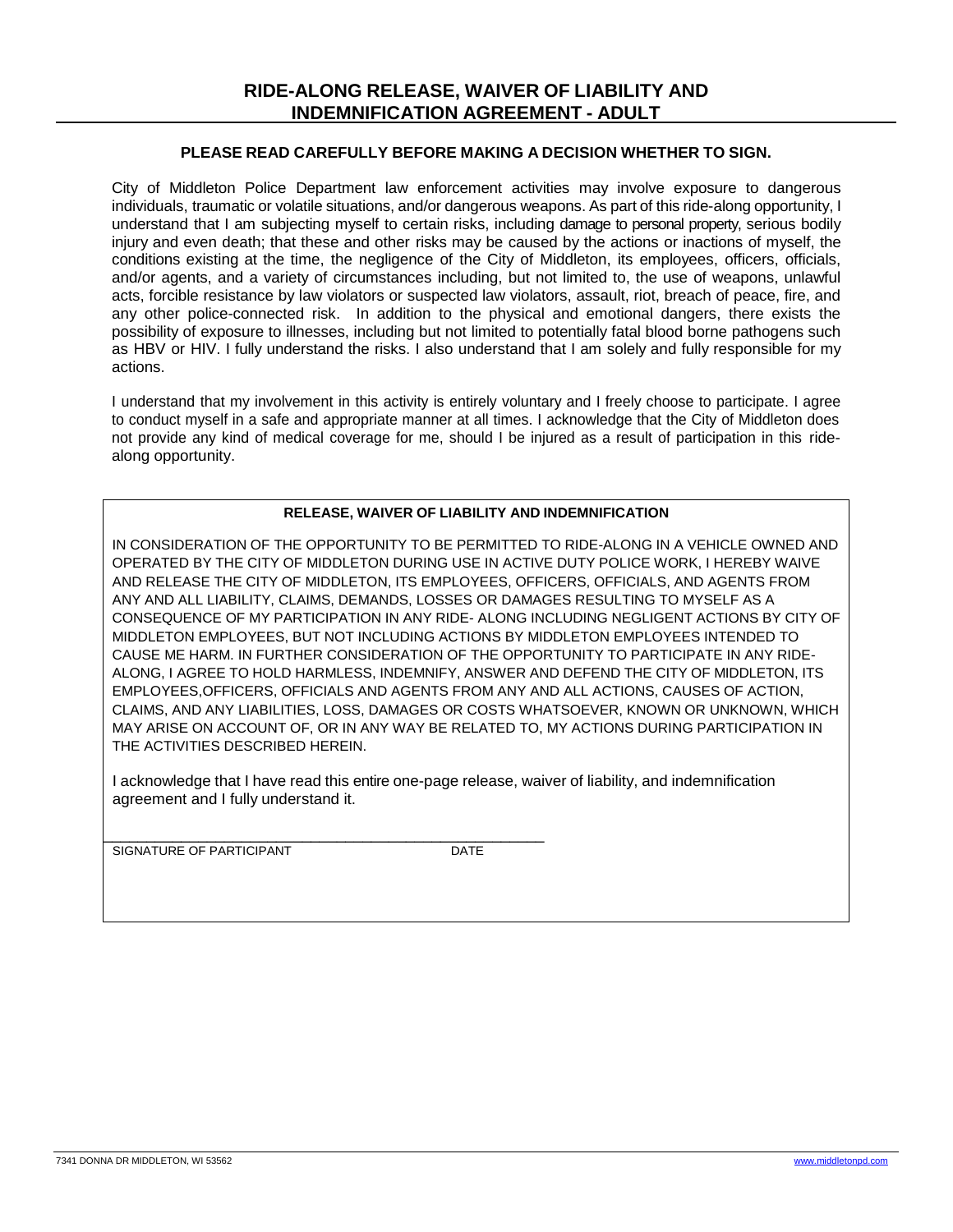### **PLEASE READ CAREFULLY BEFORE MAKING A DECISION WHETHER TO SIGN.**

City of Middleton Police Department law enforcement activities may involve exposure to dangerous individuals, traumatic or volatile situations, and/or dangerous weapons. As part of this ride-along opportunity, I understand that I am subjecting myself to certain risks, including damage to personal property, serious bodily injury and even death; that these and other risks may be caused by the actions or inactions of myself, the negligence of the City of Middleton, its employees, officers, officials, and/or agents, the conditions existing at the time, and a variety of circumstances including, but not limited to, the use of weapons, unlawful acts, forcible resistance by law violators or suspected law violators, assault, riot, breach of peace, fire, and any other police-connected risk. In addition to the physical and emotional dangers, there exists the possibility of exposure to illnesses, including but not limited to potentially fatal blood borne pathogens such as HBV or HIV. I fully understand the risks. I also understand that I am solelyand fully responsible for my actions.

I understand that my involvement in this activity is entirely voluntary and I freely choose to participate. I agree to conduct myself in a safe and appropriate manner at all times. I acknowledge that the City of Middleton does not provide any kind of medical coverage for me, should I be injured as a result of participation in this ridealong opportunity.

#### **RELEASE, WAIVER OF LIABILITY AND INDEMNIFICATION - MINOR**

IN CONSIDERATION OF **EXAMPLE 20 A MINOR, BEING PERMITTED TO RIDE-ALONG IN A** VEHICLE OWNED AND OPERATED BY THE CITY OF MIDDLETON DURING USE IN ACTIVE DUTY POLICE WORK, I, INDIVIDUALLY AND AS A PARENT AND NATURAL GUARDIAN OF SAID MINOR, HEREBY WAIVE AND RELEASE THE CITY OF MIDDLETON, ITS EMPLOYEES, OFFICERS, OFFICIALS, AND AGENTS FROM ANY AND ALL LIABILITY, CLAIMS, DEMANDS, LOSSES OR DAMAGES RESULTING TO THE ABOVE-NAMED MINOR AS A CONSEQUENCE OF THE ABOVE- NAMED MINOR'S PARTICIPATION IN ANY RIDE-ALONG INCLUDING NEGLIGENT ACTIONS OF CITY OF MIDDLETON EMPLOYEES, BUT NOT INCLUDING ACTIONS BY MIDDLETON EMPLOYEES INTENDED TO CAUSE THE ABOVE-NAMED MINOR HARM. IN FURTHER CONSIDERATION OF THE OPPORTUNITY TO PARTICIPATE IN ANY RIDE-ALONG, THE ABOVE-NAMED MINOR AND UNDERSIGNED PARENT/GUARDIAN AGREES TO HOLD HARMLESS, INDEMNIFY, ANSWER AND DEFEND THE CITY OF MIDDLETON, ITS EMPLOYEES, OFFICERS, OFFICIALS AND AGENTS FROM ANY AND ALL ACTIONS, CAUSES OF ACTION, CLAIMS, AND ANY LIABILITIES, LOSS, DAMAGES OR COSTS WHATSOEVER, KNOWN OR UNKNOWN, WHICH MAY ARISE ON ACCOUNT OF, OR IN ANY WAY BE RELATED TO, THE ABOVE-NAMED MINOR'S ACTIONS DURING PARTICIPATION IN THE ACTIVITIES DESCRIBED HEREIN.

I acknowledge that I have read this entire one-page release, waiver of liability, and indemnification agreement and I fully understand it.

\_\_\_\_\_\_\_\_\_\_\_\_\_\_\_\_\_\_\_\_\_\_\_\_\_\_\_\_\_\_\_\_\_\_\_\_\_\_\_\_\_\_\_\_\_\_\_\_\_\_\_\_ SIGNATURE OF PARTICIPANT DATE

\_\_\_\_\_\_\_\_\_\_\_\_\_\_\_\_\_\_\_\_\_\_\_\_\_\_\_\_\_\_\_\_\_\_\_\_\_\_\_\_\_\_\_\_\_\_\_\_\_\_\_ SIGNATURE OF PARENT/LEGAL GUARDIAN DATE